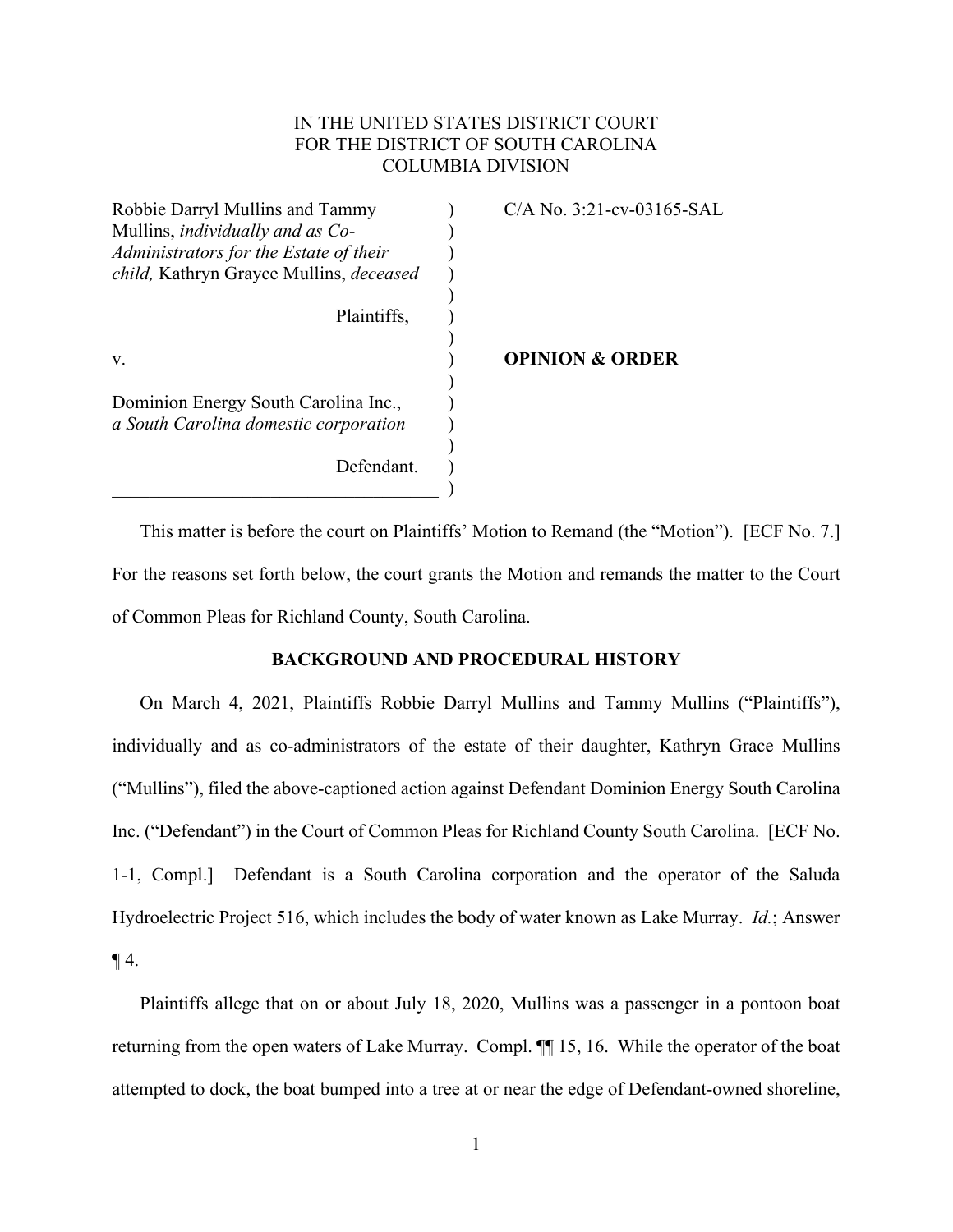resulting in a dead portion of the tree dislodging and striking Mullins. *Id.*  $\mathbb{I}$  18, 22. Plaintiffs assert that Defendant's breach of care concerning the tree caused the severe injury and wrongful death of Mullins. Plaintiffs assert four causes of action: (1) premises liability—negligence, gross negligence, and recklessness; (2) survival; (3) wrongful death; and (4) punitive damages.

On September 9, 2021, Defendant removed the case to this court on the basis of federal question jurisdiction, 28 U.S.C. § 1331, exclusive jurisdiction, 16 U.S.C. § 825p, diversity jurisdiction, 28 U.S.C.§ 1332, and admiralty jurisdiction, 28 U.S.C. § 1333. [ECF No. 1.] On October 29, 2021, Plaintiffs filed their Motion. [ECF No. 7.] Defendant filed a response, and Plaintiffs replied. [ECF Nos. 10, 11.] The court held a hearing on May 6, 2022. The Motion has therefore been fully briefed, heard, and is ripe for resolution by the court.

# **STANDARD**

Under 28 U.S.C. § 1441(a), a suit filed in state court may be removed to federal court if the federal court has original subject matter jurisdiction. The party invoking subject matter jurisdiction bears the burden of persuasion. *Kokkonen v. Guardian Life Ins. Co. of Am*., 511 U.S. 375, 377 (1994) (citations omitted) ("Federal courts are courts of limited jurisdiction . . . . It is to be presumed that a cause lies outside this limited jurisdiction, and the burden of establishing the contrary rests upon the party asserting jurisdiction."). Thus, removal under section 1441 requires the removing party to demonstrate that subject matter jurisdiction lies in the federal courts. *See Syngenta Crop Prot., Inc. v. Henson*, 537 U.S. 28, 33 (2002).

If the district court determines that it lacks subject matter jurisdiction, remand is proper. 28 U.S.C. § 1447(c). Further, "[b]ecause removal jurisdiction raises significant federalism concerns, [courts] must strictly construe removal jurisdiction." *Mulcahey v. Columbia Organic*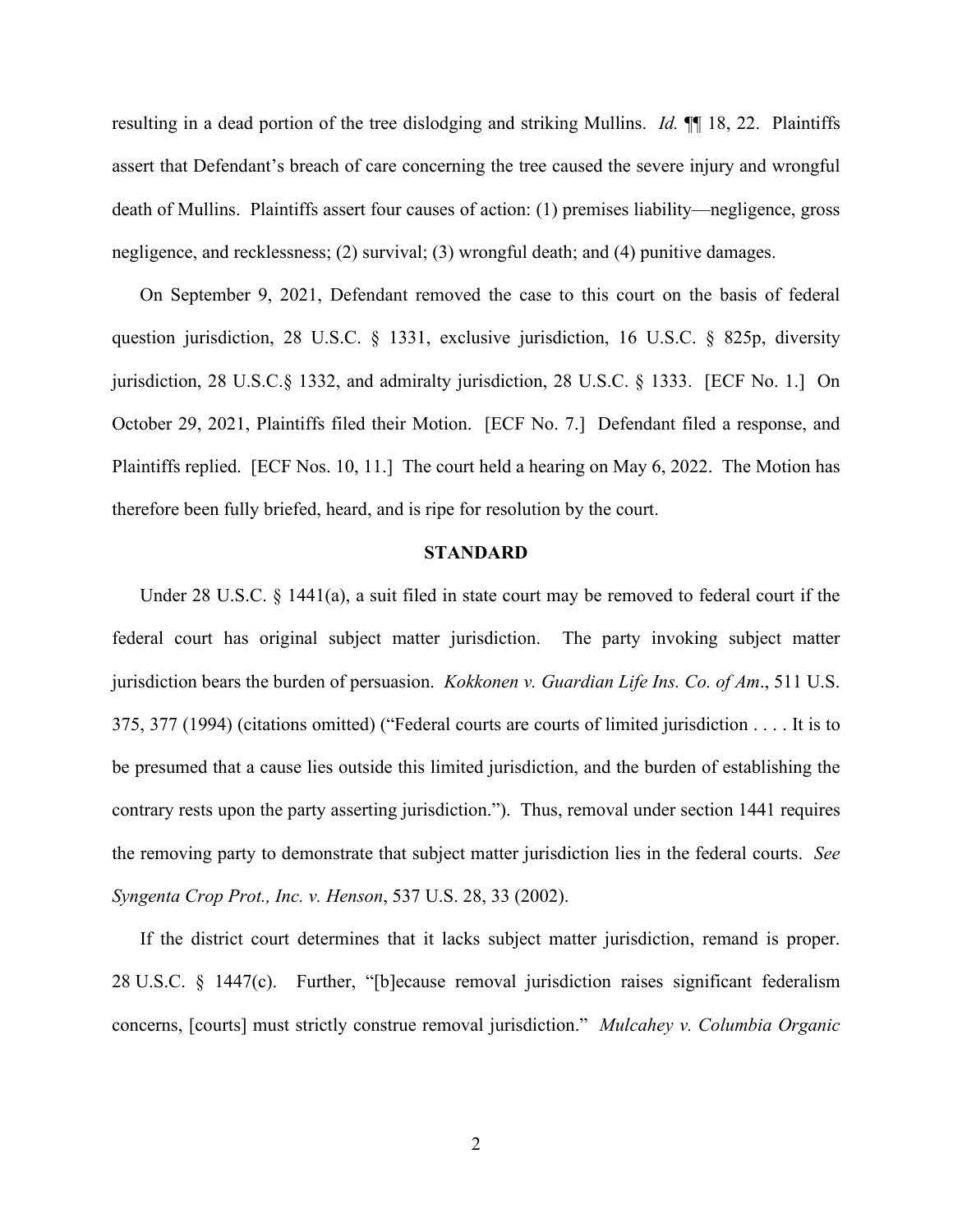*Chems. Co*., Inc., 29 F.3d 148, 151 (4th Cir. 1994). "If federal jurisdiction is doubtful, a remand is necessary." *Id.*

### **DISCUSSION**

Defendant asserts that the court has jurisdiction over this action through federal question jurisdiction and exclusive jurisdiction, 28 U.S.C. § 1331 and 16 U.S.C.A. § 825p; admiralty jurisdiction, 28 U.S.C.A. § 1333; and diversity jurisdiction, 28 U.S.C. § 1332. The court considers each jurisdictional argument in turn, before turning to Plaintiffs' request for attorney's fees and costs.

### **I. Federal-Question Jurisdiction: Section 1331**

Federal courts may hear cases "arising under the Constitution, laws, or treaties of the United States." 28 U.S.C. § 1331. This is known as federal-question jurisdiction. "The presence or absence of federal-question jurisdiction is governed by the 'well-pleaded complaint rule,' which provides that federal jurisdiction exists only when a federal question is presented on the face of the plaintiff's properly pleaded complaint." *Caterpillar, Inc. v. Williams*, 482 U.S. 386, 392 (1987). Pursuant to the well-pleaded complaint rule, the plaintiff is the "master of the claim; he or she may avoid federal jurisdiction by exclusive reliance on state law." *Id.* at 392. The defendant is "not permitted to inject a federal question into an otherwise state-law claim and thereby transform the action into one arising under federal law." *Gore v. Trans World Airlines*, 210 F.3d 944, 948 (8th Cir. 2000) (citing *Caterpillar*, 482 U.S. at 399)). Nor can a defense grounded in federal law provide the basis for removal—"even if the defense is anticipated in the plaintiff's complaint, and even if both parties concede that the federal defense is the only question truly at issue." *Caterpillar*, 482 U.S. at 393.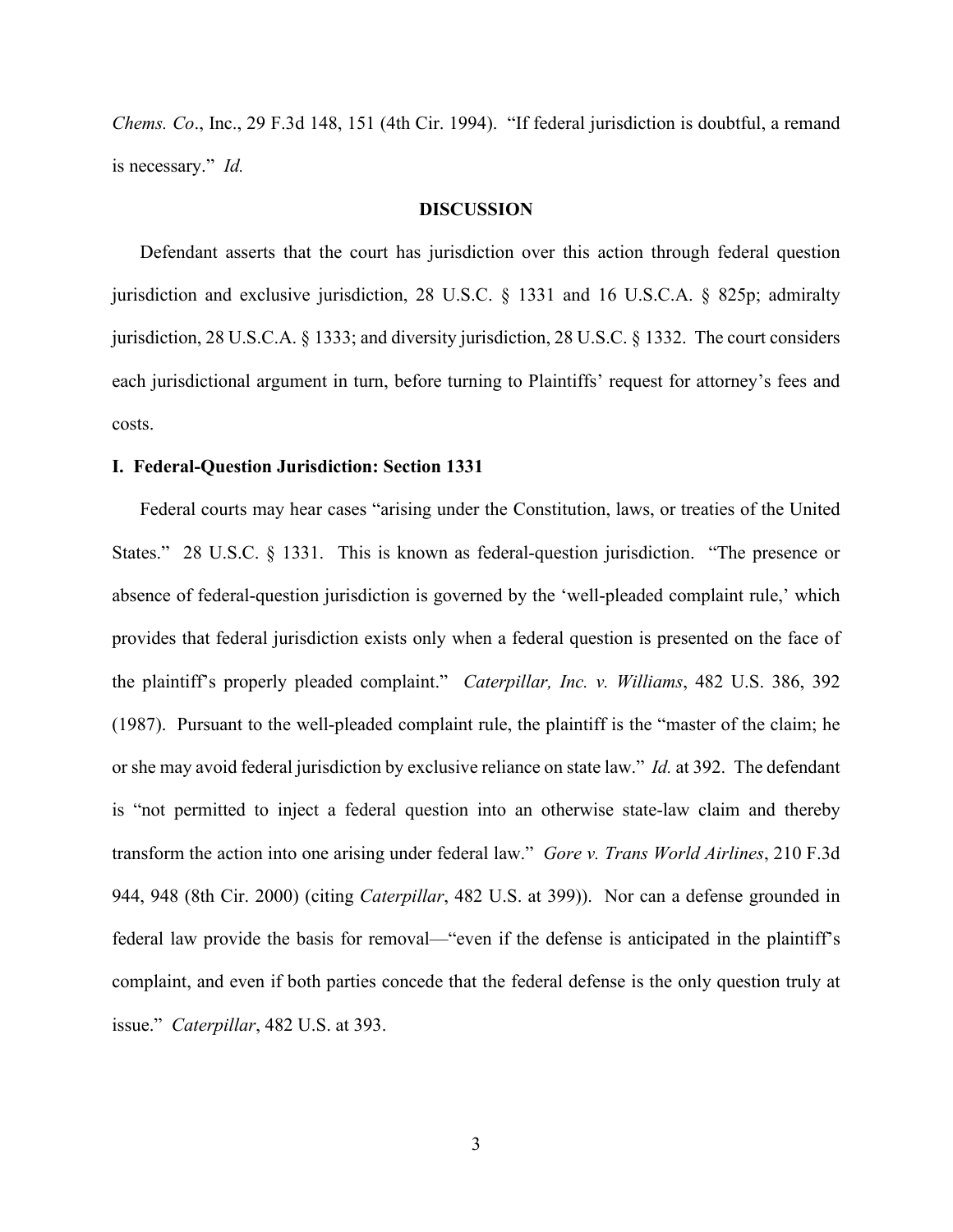Typically, when a case is removed under federal-question jurisdiction, federal law creates the cause of action asserted in the complaint. *Gunn v. Minton*, 568 U.S. 251, 257 (2013). But even when federal law does not create the cause of action, federal-question jurisdiction may exist if the state claims raise "significant federal issues." *Grable & Sons Metal Prod., Inc. v. Darue Eng'g & Mfg*., 545 U.S. 308, 312 (2005). The four-part test to determine whether state claims raise "significant federal issues" takes its name from the Supreme Court case, *Grable*. The test states that "federal jurisdiction over a state law claim will lie if a federal issue is: (1) necessarily raised, (2) actually disputed, (3) substantial, and (4) capable of resolution in federal court without disrupting the federal-state balance approved by Congress." *Gunn*, 568 U.S. at 258 (citing *Grable*, 545 U.S. at 313–14). Federal jurisdiction is only proper if all four requirements are met.

Plaintiffs' complaint indisputably asserts only state law claims for relief. Federal law, therefore, does not create Plaintiffs' asserted causes of action, and the court looks to *Grable* to determine whether Plaintiffs' state causes of action raise "significant federal issues."

#### **A. Plaintiffs' causes of action do not necessarily raise federal issues.**

The court need not look further than the first *Grable* requirement that a federal issue is "necessarily raised" by Plaintiffs' well-pleaded state causes of action. Defendant fails to meet this requirement because there are legal theories involving only state law that can adequately resolve Plaintiffs' claims. *See Dixon v. Coburg Dairy, Inc.*, 369 F.3d 811, 816–17 (4th Cir. 2004) ("[A] given claim necessarily depends on a question of federal law only when every legal theory supporting the claim requires the resolution of a federal issue."); *Mulchaey*, 29 F.3d at 153 ("[I]f a claim is supported not only by a theory establishing federal subject matter jurisdiction but also by an alternative theory which would not establish such jurisdiction, then federal subject matter jurisdiction does not exist.").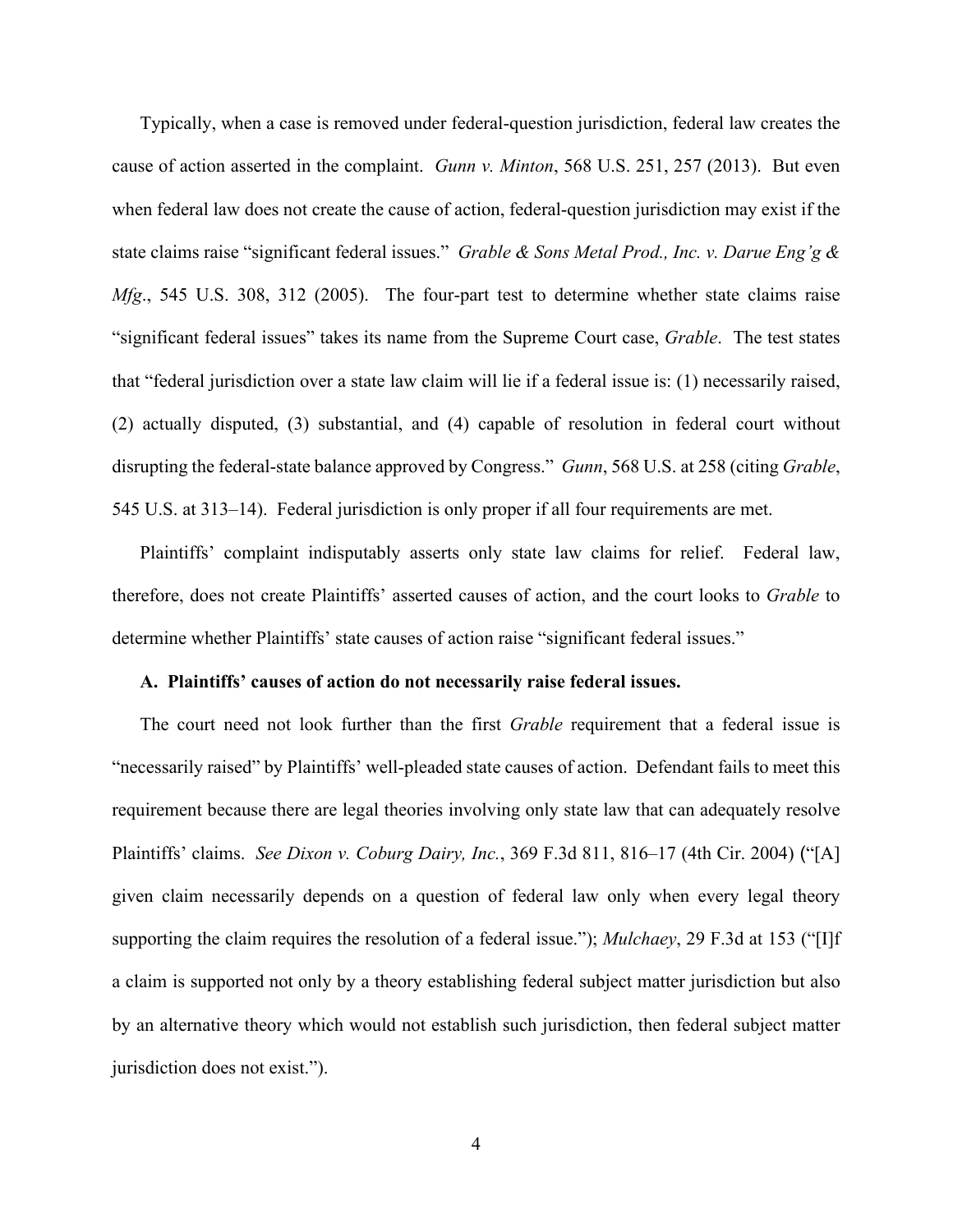Defendant argues that Plaintiffs cannot bring their premises liability cause of action without raising a federal issue because Defendant has "duties and responsibilities with respect to the Saluda Dam and the waters of Lake Murray, *including duties and responsibilities related to shoreline management*[] and recreational uses of the waters" governed by the Federal Power Act ("FPA"), Federal Energy Regulatory Commission ("FERC") Rules and Regulations, and the terms and conditions of its FERC Project 516 license. [ECF No. 10 at 5.] Defendant maintains its duties are set out in its 1984 FERC license, which states that "all trees along the periphery of the project reservoirs which may die during operations of the project shall be removed." [ECF No. 1-3 at 26.] But even if this license imposes duties on Defendant concerning the ongoing maintenance and management of Lake Murray shoreline trees, Plaintiffs' claim does not *require* interpretation of Defendant's FERC license or federal law because South Carolina sets forth its own duties for landowners to keep their premises safe. Under South Carolina law, "[t]he nature and scope of duty in a premises liability action, if any, is determined based upon the status or classification of the person injured at the time of his or her injury." *LeFont v. City of Myrtle Beach*, 430 S.C. 534, 541, 846 S.E.2d 355, 358 (Ct. App. 2020). Defendant has not identified any inconsistency between its duties arising under South Carolina law and those arising from its status as a FERC licensee. Plaintiffs can thus proceed under a purely state law theory by establishing Mullins' status at the time of the incident and Defendant's duty as the alleged landowner, as defined by South Carolina law. *See* [ECF No. 7 at 6.].

The Fourth Circuit remanded a claim for similar reasons in *Pressl v. Appalachian Power Company*, 842 F.3d 299 (4th Cir. 2016). In *Pressl*, landowners sought to construct a dock on property that was subject to a flowage easement owned by a FERC licensee. The Pressls filed suit against APCO in state court, seeking a declaratory judgment that the restrictions and demands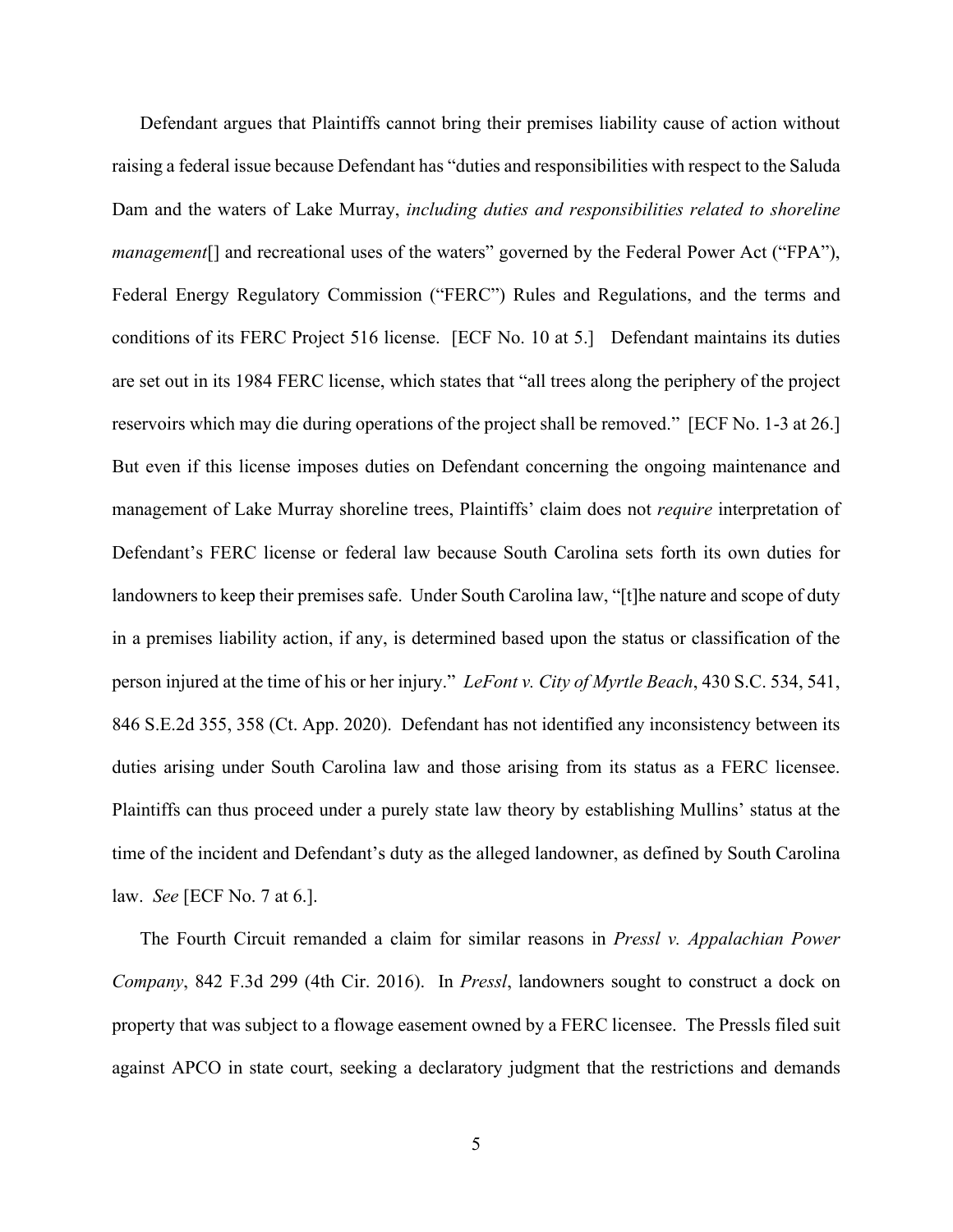APCO required for construction of the dock violated the easement terms. *See id.* at 301–02. APCO removed the case, asserting that the federal court had jurisdiction because the dock would be built "within the project boundary for APCO's hydroelectric project, which APCO operate[d] under a license issued by [FERC]." *Id.* at 302. The Fourth Circuit acknowledged that FERC imposes certain duties on APCO for managing development and construction within the project boundary—including managing the construction of docks. *Id.* at 303. However, the court found that the landowners' claims did not *necessarily* raise a federal issue because state law dictated the interpretation of the language conveying the easement, and thus the court "did not need to analyze the meaning of APCO's license to determine the reasonable limits of the easement." *Id.*

Defendant argues that interpretation of its Shoreline Management Plan ("SMP") is essential to understanding any duties owed and Plaintiffs will have to establish that Defendant "failed to comply with applicable FERC rules and regulations and violated its duties and responsibilities under the Project 516 license" to prove their claim. [ECF No. 10 at 8–9.] The court disagrees. While FERC may impose certain duties on Defendant for managing the shoreline of Lake Murray, Plaintiffs have demonstrated that they can establish their premises liability claim—not based on Defendant's duties under the SMP or the terms of its FERC license—but based only on Defendant's duties as a property owner under South Carolina law. Defendant fails to demonstrate that the terms of its FERC license or SMP are a necessary part of this inquiry or that federal law must be applied to the facts of this case. As in *Pressl*, the Plaintiffs' claim does not *require* the court to look beyond state law, and the court lacks "arising under" jurisdiction.

The court is also unpersuaded by Defendant's reliance on *Funderburk v. S.C. Elec. & Gas Co*., 179 F.Supp.3d 569, 578 (D.S.C. 2016), a clearly distinguishable case. *Funderburk* involves claims by South Carolina homeowners against Defendant (then known as SCE&G) for property damage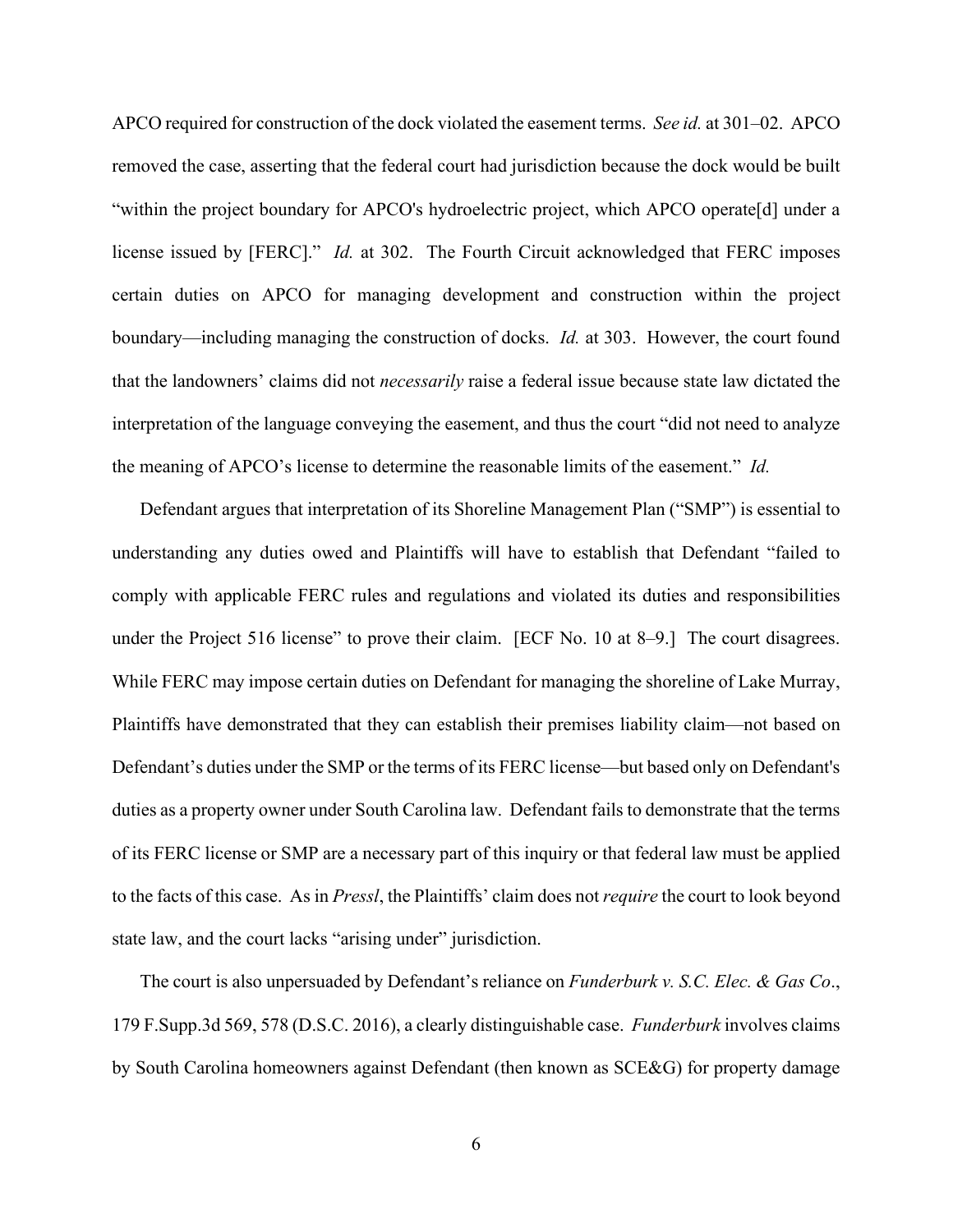resulting from the opening of the floodgates of the Lake Murray Dam. The *Funderburk* court found that the plaintiff's claim necessarily raised federal questions because FERC set the appropriate duty of care for Defendant, as a dam operator. The court emphasized that "the only currently ascertainable source of a duty of care for Plaintiffs' negligence claim against SCE&G for its maintenance and operation of the Lake Murray Dam stem[med] from its status as a licensed FERC project." *Id.* at 578–69. Unlike the negligence claims in *Funderbuck*, Plaintiffs' claims do not invoke Defendant's duty of care as the operator of the Lake Murray Dam/Hydroelectric Project 516. The claims are limited to Defendant's duty of care as the owner of the lakeshore property on which the allegedly dead and hazardous tree was located. This court thus need not look to Defendant's status as a FERC licensee for the source of a duty of care because there is an ascertainable duty of care for Plaintiffs' premises liability claim stemming from its status as a South Carolina landowner.

Because Defendant has failed to demonstrate that resolution of Plaintiffs' causes of action will *require* the resolution of a federal issue, it has failed to satisfy the first *Grable* element.

## **B. Defendant fails to establish jurisdiction under the remaining** *Grable* **requirements.**

Because Defendant's argument fails the first step of *Grable*, this court lacks jurisdiction based on "significant federal issues." Although the court's inquiry could end there, it is worth noting that Defendant also fails to establish the other three *Grable* requirements necessary to invoke federal jurisdiction—(1) an actually disputed federal issue, (2) that is substantial, and (3) capable of resolution in federal court without disrupting the federal-state balance approved by Congress. *See Gunn*, 1333 S.Ct. at 1065.

To start, Plaintiffs have not disputed Defendant's status as a federal licensee nor the validity of its SMP. Likewise, Plaintiffs do not challenge Defendant's compliance with the FPA or FERC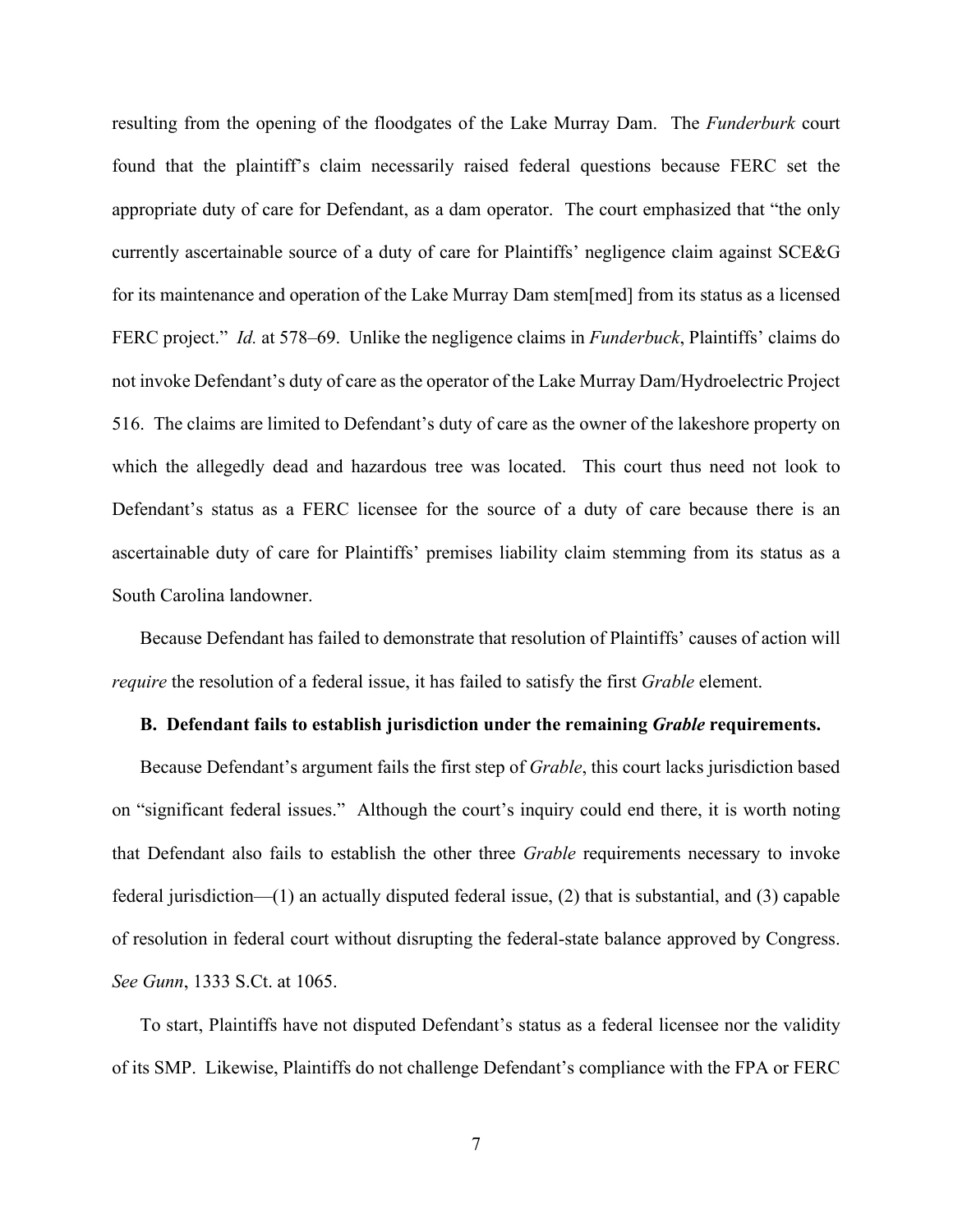rules and regulations. Defendant, thus, has not demonstrated any "actually disputed" issue raised in Plaintiffs' complaint. *See Pressl*, 842 F.3d at 305 (finding no "actually disputed issue" where there was no dispute over the validity of APCO's license or obligations to FERC and Plaintiffs only challenged whether the flowage easement by its terms prevented dock constructions); *Williams v. S.C. Elec. & Gas Co.*, No. 3:15-cv-04899, 2016 WL 1578949, at \*9 (D.S.C. Apr. 20, 2016) (finding SCE&G's conclusory assertion that plaintiff's inverse condemnation and trespass claims involved and challenged its compliance with the terms of its FERC license, the FPA, and FERC rules and regulations did not satisfy the "actually disputed" requirement); *Louisiana v. Abbott Labs.*, C/A No. 3:13-cv-00681, 2014 WL 4924329, at \*5 (M.D. La. Sept. 30, 2014) ("Defendants conclusory assertions and speculation are insufficient to meet their burden of demonstrating their claims necessarily raise . . . actually disputed issues of federal law.").

Regarding the substantiality of the federal issues, "it is not enough that the federal issue be significant to the particular parties in the immediate suit"—it must be important to the federal system as a whole. *Gunn v. Minton*, 568 U.S. 251,260, 133 S.Ct. 1059 (2013). In *Funderburk*, SCE&G was able to identify a substantial federal question by pointing to its FERC license, which expressly provided that SCE&G "shall release water . . . as the [FERC] may prescribe." 179 F. Supp. 3d at 576. In the instant case, Defendant points to its general duties as the operator of a hydroelectric project—which includes a shoreline management plan—but fails to identify any specific language imposing a duty to manage dead or decaying shoreline trees. The court finds that any federal interest in interpreting Defendant's duty of care regarding such trees is not substantial and the issue is capable of being resolved by a state court without disrupting the congressionally approved federal-state balance. While there is a federal interest in ensuring the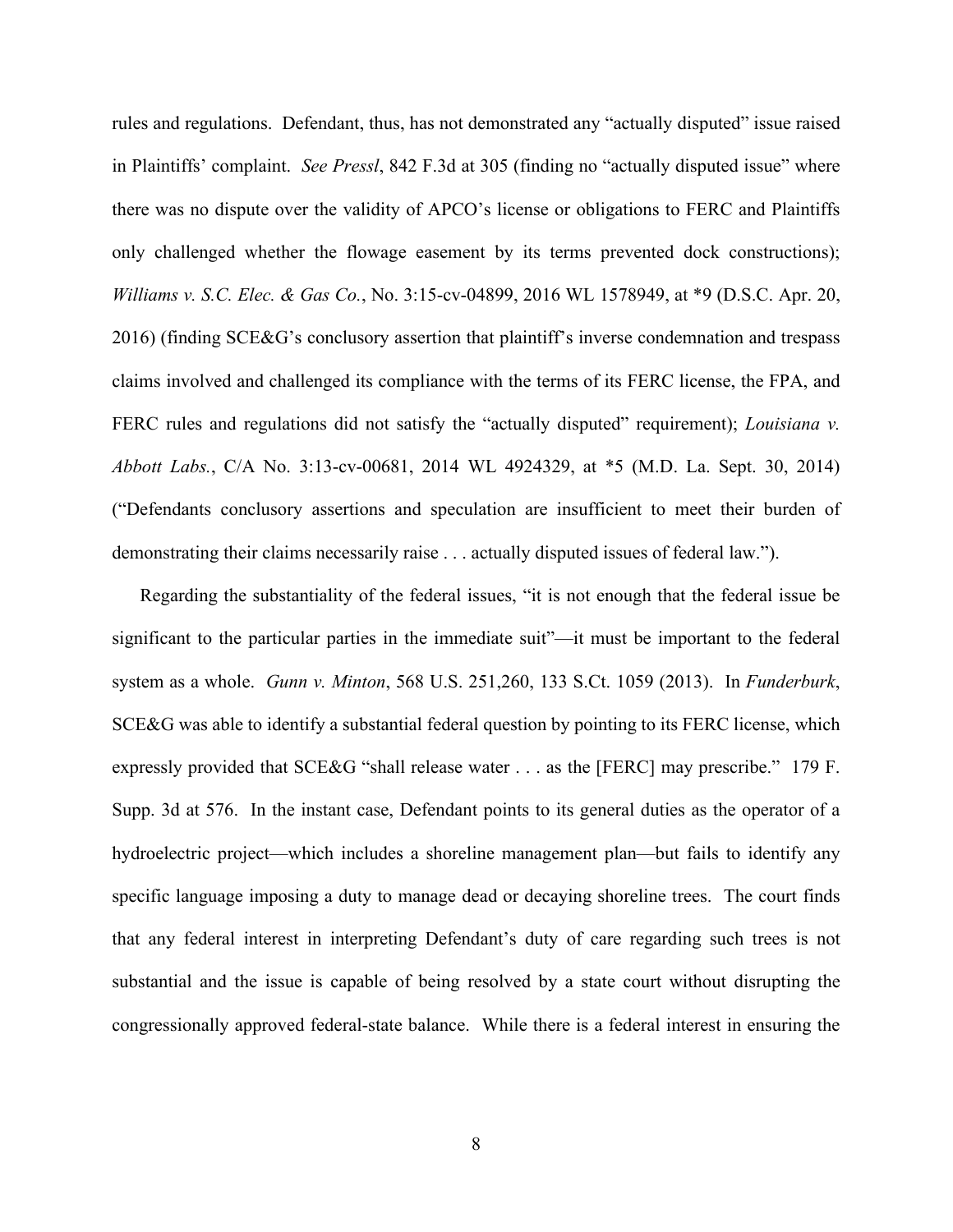effective operation of hydroelectric projects, such an interest is not undermined by resolution of this premises liability dispute in state court. *See Pressl*, 842 F.3d at 305 (4th Cir. 2016).

For all the foregoing reasons, the court concludes that 28 U.S.C. § 1331 provides no basis for federal jurisdiction over this case.

#### **II. Exclusive Jurisdiction: 16 U.S.C. § 825p**

Defendant also contends that this court has jurisdiction pursuant to the Federal Power Act (the "FPA"). ECF No. 1 ¶ 18. The FPA grants federal district courts exclusive jurisdiction over "all suits in equity and actions at law brought to enforce any liability or duty created by, or to enjoin any violation of, [the FPA] or any rule, regulation, or order thereunder." 16 U.S.C. § 825p. The jurisdictional test under 16 U.S.C. § 825 is the same test as the "arising under" test under 28 U.S.C. § 1331. *Pressl*, 842 F.3d at 306. Consequently, because Plaintiffs' premises liability claim does not involve substantial issues arising under the FPA or seek to enforce a duty created by the FPA, this court lacks exclusive jurisdiction under 16 U.S.C § 825p. *See Pressl*, 842 F.3d at 306 ("Because we have held that this case does not 'arise under' federal law for purposes of federal question jurisdiction under 28 U.S.C. § 1331, we must also hold that there is no basis for exclusive jurisdiction under 16 U.S.C. § 825p.").

#### **III. Admiralty Jurisdiction: Section 1333**

Next, Defendant appeals to this court's admiralty jurisdiction in an attempt to remain in federal court. 28 U.S.C. § 1333(1) confers original jurisdiction upon district courts, exclusive of state courts, over civil cases of admiralty or maritime jurisdiction. "A party seeking to invoke federal admiralty jurisdiction over a tort claim pursuant to 28 U.S.C.A. § 1333(1) must satisfy conditions both of location and of connection with maritime activity." *Jerome B. Grubart, Inc. v. Great Lakes*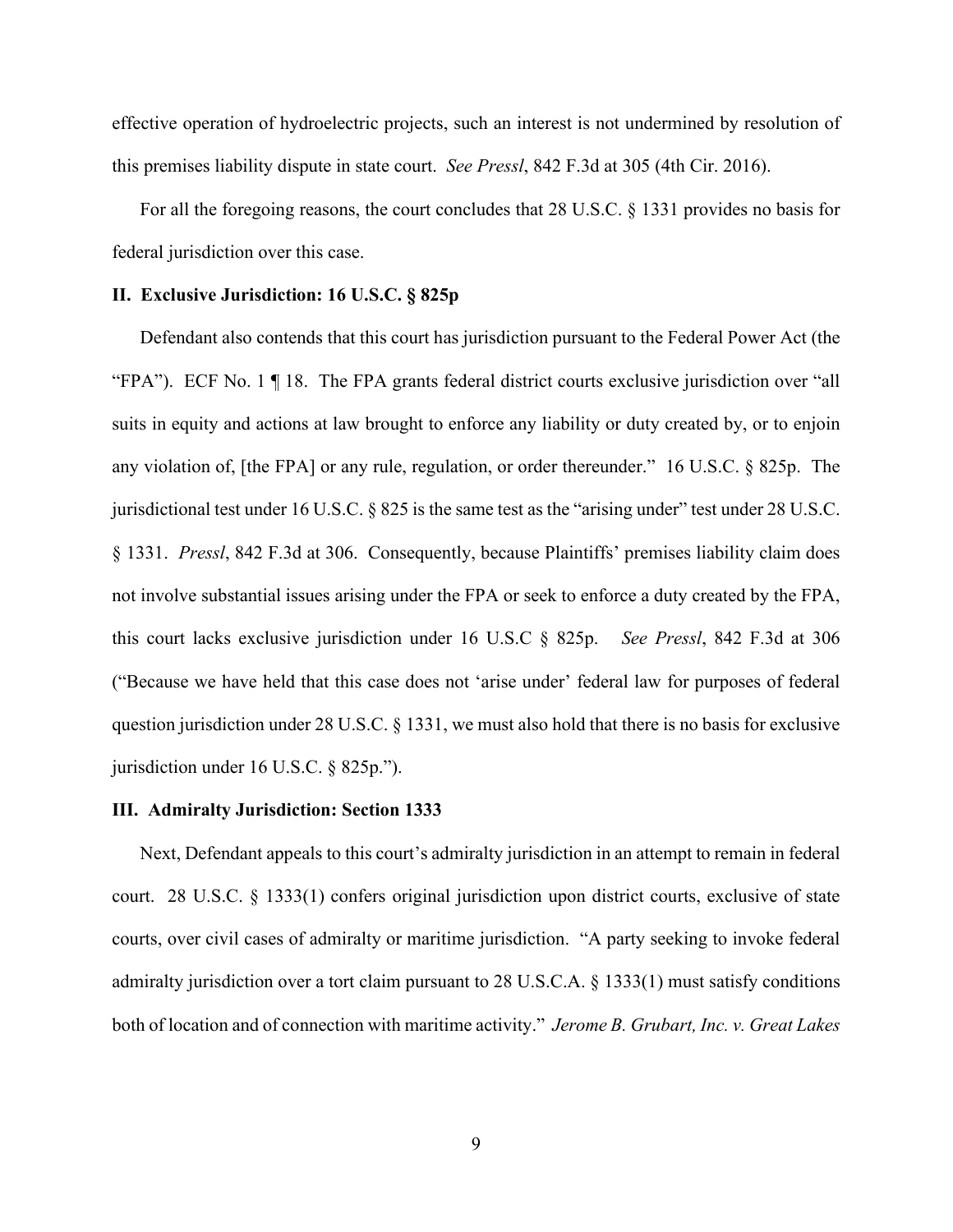*Dredge & Dock Co.*, 513 U.S. 527, 534 (1995). Courts apply a two-part "locality plus" test to determine whether the conditions have been satisfied.

## **1. Locality of the Tort**

To determine whether the location requirement is satisfied, the court considers "whether the tort occurred on navigable water or whether the injury suffered on land was caused by a vessel on navigable water." *Grubart*, 513 U.S. at 534. Though Plaintiffs concede in their briefing that "Lake Murray is a navigable water pursuant to the holding in *Thompson v. S.C. Elec.* & *Gas Co.*, 122 F.Supp 313, 333 (E.D.S.C. 1994)," ECF No. 7 at 22, they presented argument at the remand hearing that other precedent in this Circuit holds otherwise. Specifically, Plaintiffs cited *Alford v. Appalachian Power Co.*, 951 F.2d 30 (4th Cir. 1991) and *Flath v. Bombardier, Inc.*, 217 F.3d 838 (2000) (unpublished).

*Alford* defined navigable water, for purposes of admiralty jurisdiction, "as a body of water which, in its present configuration, constitutes a highway of commerce, alone or together with another body of water, between the states or with foreign countries over which commerce in its current mode is capable of being conducted." 217 F.3d at 32. The court went on to find that "a dammed, lockless lake lying wholly within the State of Virginia" was not a navigable body of water for purposes of admiralty jurisdiction because its present configuration did not allow commercial shipping between states or with foreign countries. *Id.* at 34. Likewise, in *Flath*, the district court held that Lake Murray is not a navigable waterway because it "is a dammed, lockless lake that is wholly contained within the state and incapable in its current configuration of supporting commercial shipping." 217 F.3d. 838. Relying on *Alford*, the Fourth Circuit in *Flath* affirmed that the district court appropriately took judicial notice with respect to the present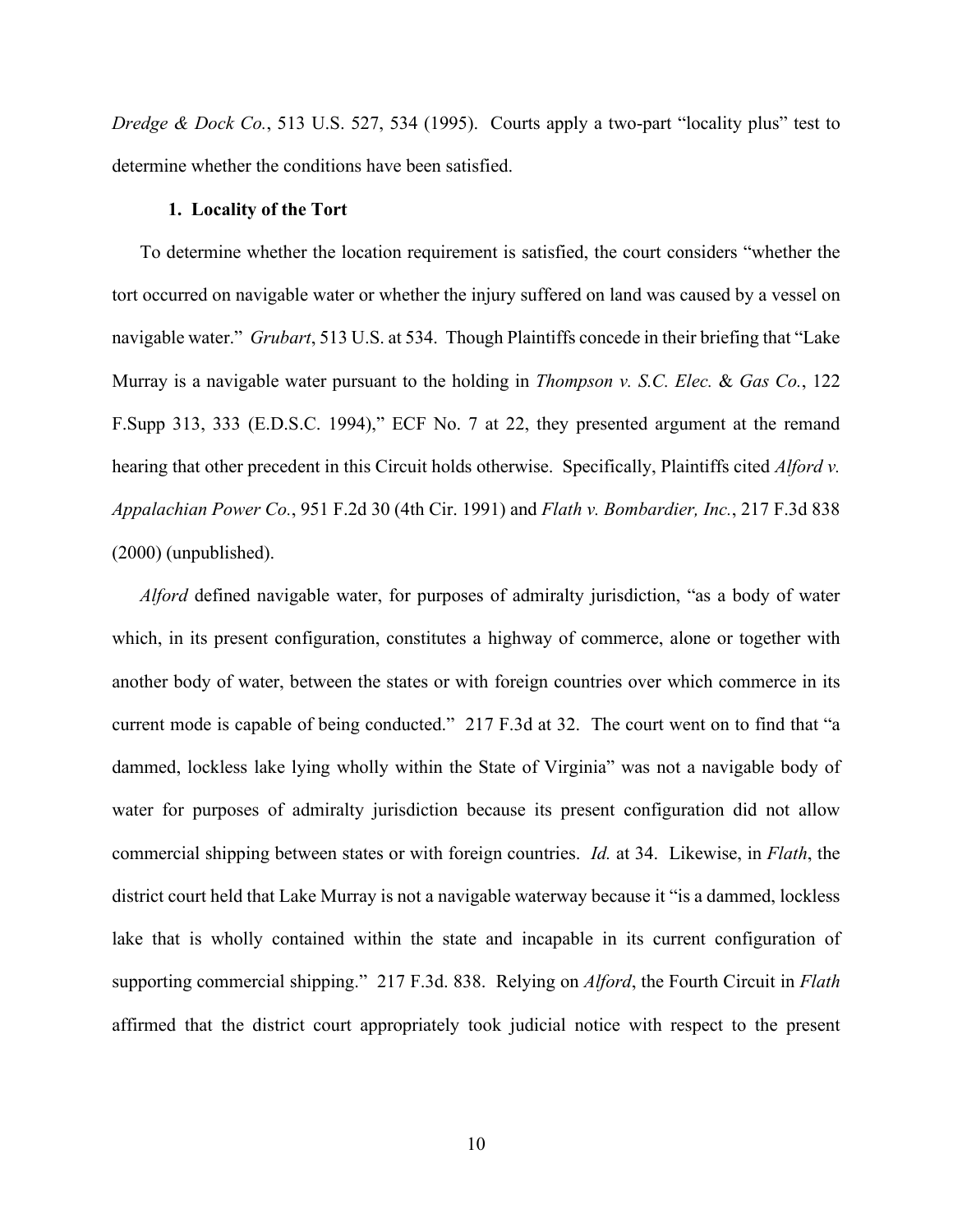configuration of Lake Murray and, once it took such notice, "properly concluded that the lake is not a navigable waterway for purposes of establishing federal admiralty jurisdiction." *Id.*

Although an unpublished opinion, the court finds *Flath* highly persuasive in this case. This court, as in *Flath*, takes judicial notice of the fact that Lake Murray is a dammed, lockless lake that is wholly contained within the state of South Carolina and incapable, in its current configuration, of supporting commercial shipping. Furthermore, *Flath* is in lockstep with *Alford*—a published Fourth Circuit decision—and its reasoning. Defendant's argument that this court has admiralty jurisdiction because its FERC license refers to the lake as navigable does not hold water under *Alford*'s definition of "navigable water." *See Alford,* 951 F.2d at 32. Nor is the fact that Lake Murray supports some business activity sufficient to invoke this court's admiralty jurisdiction. *See id.* at 33-34. Therefore, under *Alford*, the court finds Lake Murray is not "navigable water" for purposes of invoking this court's admiralty jurisdiction.

# **2. Connection to Maritime Activity**

Assuming, for purposes of this analysis, that Lake Murray *is* a navigable body of water, and the locality test is met, Defendant's argument fails at the second step of the inquiry—whether the alleged wrong bears a significant connection to traditional maritime activity. The Supreme Court has set forth a two-prong nexus test for determining whether there is a sufficient connection maritime activity. First, "a court must assess the general features of the type of incident involved to determine whether such an incident is likely to disrupt commercial activity." *Sisson v. Ruby*, 497 U.S. 358, 363 (1990). Second, "the party seeking to invoke maritime jurisdiction must show a substantial relationship between the activity giving rise to the incident and traditional maritime activity." *Id.* at 364. Both prongs of the nexus test must be satisfied to invoke this court's admiralty jurisdiction.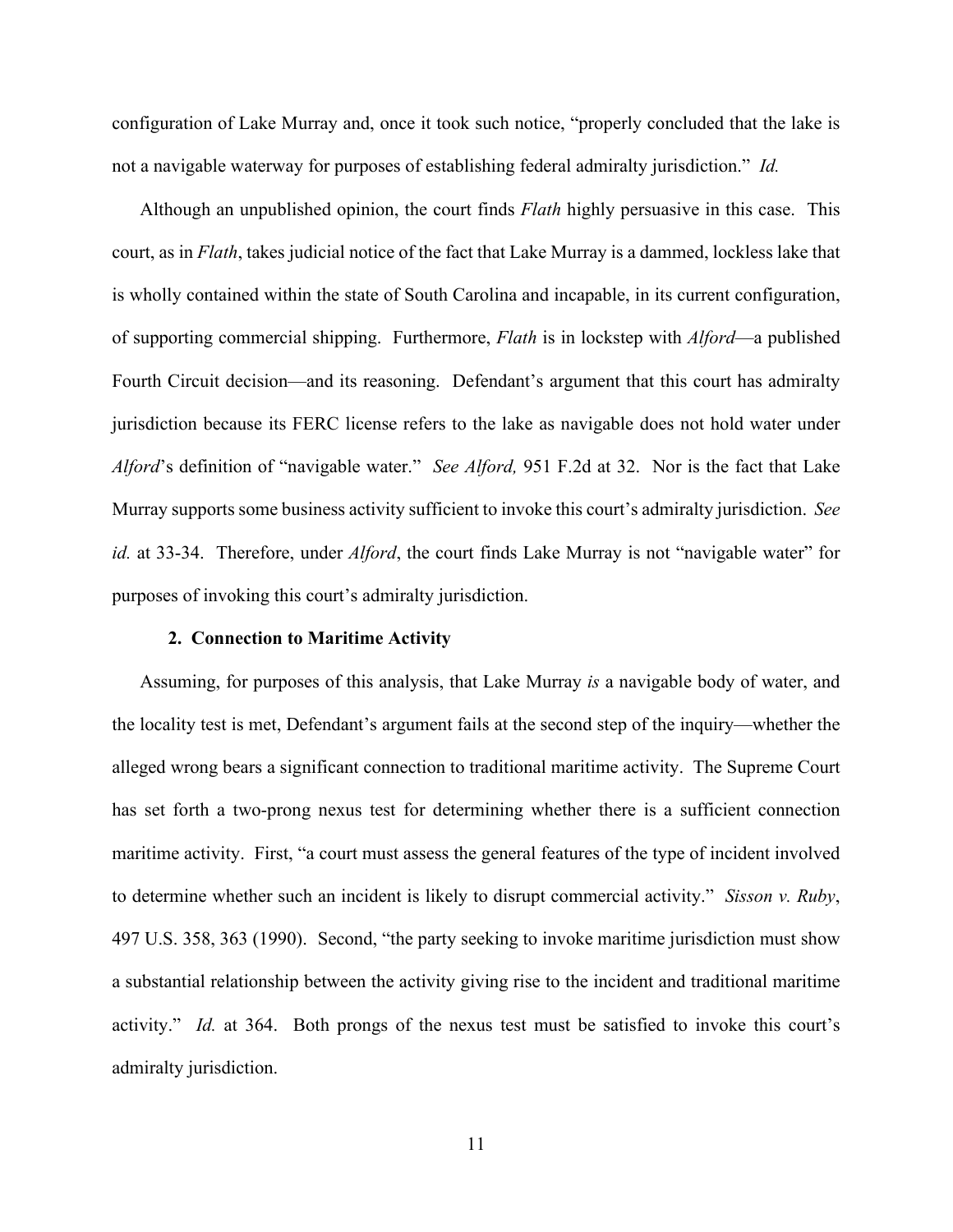The first prong does not focus on the specific facts of the incident at hand, "but on whether the 'general features' of the incident were 'likely to disrupt commercial activity.'" *Grubart*, 513 U.S. at 538. The general features of this case can be described as a passenger injury caused by shoreline vegetation after a vessel struck the vegetation. The question before the court is "whether the incident could be seen within a class of incidents that posed more than a fanciful risk to commercial shipping." *See id.* at 539. The court finds that the incident does not pose such a risk.

The general features of this incident are unlike those where courts have found incidents are potentially disruptive to maritime commerce. *See e.g. Sisson v. Ruby*, 497 U.S. 358 (1990) (finding a fire on a boat docked at a marina on navigable water "could have 'spread to nearby commercial vessels or ma[d]e the marina inaccessible to such vessels'" and therefore had a potentially disruptive impact on maritime commerce); *Grubart*, 513 U.S. at 539 (finding a vessel damaging an underwater structure beneath the riverbed "could lead to a disruption in the water course itself" and "lead to restrictions on the navigational use of the waterway during required repairs").

Because the general features of this case involve a pleasure boat striking vegetation near a residential shoreline, the risk of dead or decaying trees causing injury to vessels appears to be limited to private, pleasure boats, rather than commercial vessels. Additionally, because this case involves only a single tree near a residential shoreline, it does not appear to have the potential to disrupt or restrict the navigational use of Lake Murray. While Defendant contends that vessels striking trees on navigable waters is potentially disruptive to maritime commerce, Defendant has not shown that *shoreline* trees are present in most major thoroughfares and pose a risk to vessels navigating those waterways. *See* ECF No. 1 ¶ 49 (citing *Complaint of Bird*, 794 F. Supp. 575, 580 (D.S.C. 1992) ("The court . . . must remove the scene of the accident to the busiest of maritime thoroughfares and then ask whether [the general features of the case] on that major thoroughfare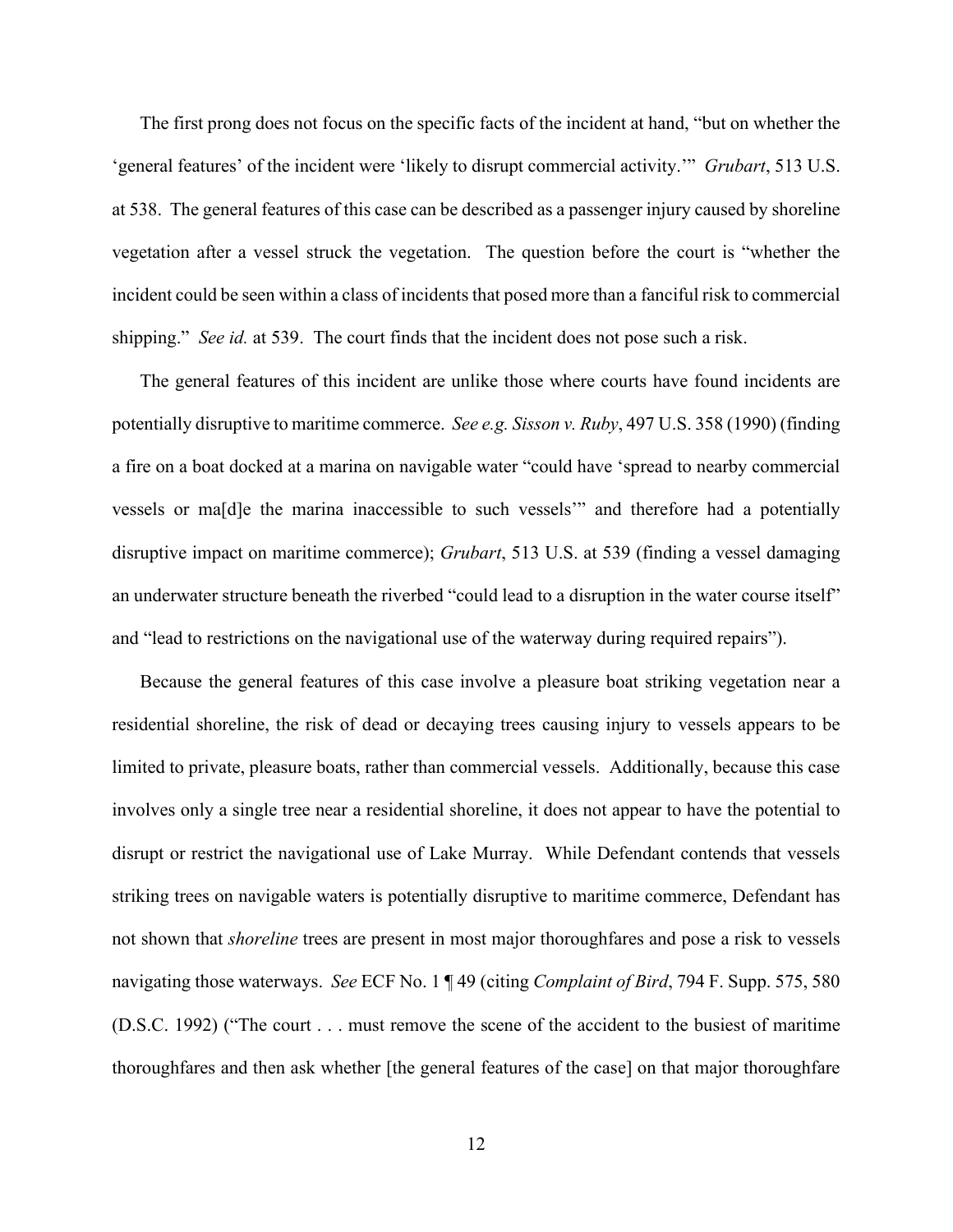has the potential of disrupting maritime activity."). For the foregoing reasons, the court does not find that the general features of this case are potentially disruptive of commercial maritime activity.

Briefly, the court explains why the second prong under the nexus test also fails. This prong "looksto whether the general character of the activity giving rise to the incident shows a substantial relationship to traditional maritime activity." *Grubart*, 513 U.S. at 539. Defendant argues that its care and maintenance for the trees and shoreline of Lake Murray "ensures the navigability of Lake Murray" and thus bears a substantial relationship to the traditional maritime activity of navigation. [ECF No. 1 ¶ 53.] Even if Defendant's shoreline management responsibilities are tangentially related to ensuring the navigability of the lake, Plaintiffs' complaint does not allege any navigational error or issue. *See Respess v. United States,* 586 F. Supp. 861, 865 (E.D. La. 1984) (finding a sufficient maritime nexus because "the accident was allegedly caused by a navigational obstruction, with which admiralty law has been traditionally concerned"). The court is limited to considering the four corners of Plaintiffs' complaint and finds that Defendant's allegedly negligent maintenance of shoreline trees does not bear a substantial relationship to the navigability of Lake Murray.

In sum, because the location and connection tests are not satisfied, this Court lacks original jurisdiction over this action under 28 U.S.C.A. § 1333.

#### **IV. Diversity Jurisdiction: Section 1332**

Finally, Defendant argues in its notice of removal that this court has original diversity jurisdiction under 28 U.S.C. 1332(a). [ECF No. 1. ¶¶ 21–39.] Defendant, however, indicated at the motion hearing that it withdrew its diversity argument. Indeed, diversity is not a proper basis for the court's jurisdiction in this case. Pursuant to 28 U.S.C.  $\S$  1441(b)(2), a civil action that is removable solely pursuant to 28 U.S.C. § 1332(a) diversity jurisdiction cannot be removed if any